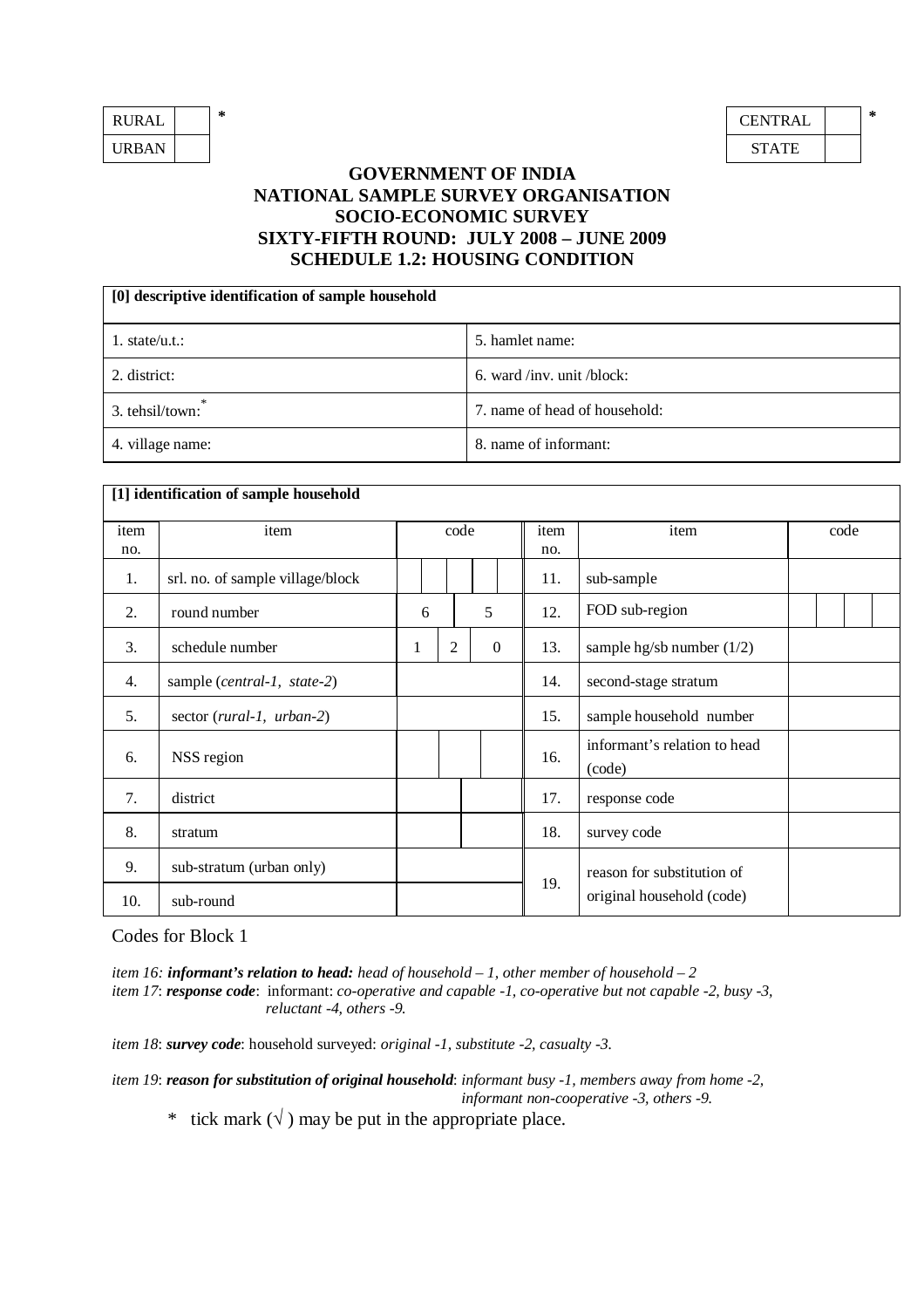|     | [3] household characteristics |                                            |  |  |                                                                     |                                                                                                                                                                           |  |  |  |  |
|-----|-------------------------------|--------------------------------------------|--|--|---------------------------------------------------------------------|---------------------------------------------------------------------------------------------------------------------------------------------------------------------------|--|--|--|--|
| 1.  |                               | male                                       |  |  |                                                                     |                                                                                                                                                                           |  |  |  |  |
| 2.  | household size                | female<br>total<br>(sum of items 1 and 2)  |  |  | 11.                                                                 | tenurial status of dwelling (code)                                                                                                                                        |  |  |  |  |
| 3.  |                               |                                            |  |  |                                                                     |                                                                                                                                                                           |  |  |  |  |
| 4.  | $(male-1, female-2)$          | gender of the head of the household        |  |  | 12.                                                                 | if entry 1 to 5 or 9 in item 11, area<br>type in which the dwelling unit is<br>located (notified slum-1, non-notified<br>slum-2, squatter settlement-3, other<br>areas-9) |  |  |  |  |
| 5.  | principal<br>industry         | description:                               |  |  | 13.                                                                 | maximum distance to the place of work<br>normally travelled by any earner of the<br>household (code)                                                                      |  |  |  |  |
|     | $(NIC-2004)$                  | code<br>$(5-digit)$                        |  |  | household consumer expenditure (Rs.) during last 30<br>days out of: |                                                                                                                                                                           |  |  |  |  |
|     | principal                     | description:                               |  |  |                                                                     | purchase                                                                                                                                                                  |  |  |  |  |
| 6.  | occupation<br>$(NO-2004)$     | code<br>$(3-digit)$                        |  |  | 15                                                                  | home produced stock                                                                                                                                                       |  |  |  |  |
| 7.  | household type (code)         |                                            |  |  | 16.                                                                 | receipts in exchange of goods and services                                                                                                                                |  |  |  |  |
| 8.  | religion (code)               |                                            |  |  | 17.                                                                 | gifts and loans                                                                                                                                                           |  |  |  |  |
| 9.  | social group (code)           |                                            |  |  | 18.                                                                 | free collection                                                                                                                                                           |  |  |  |  |
| 10. |                               | land possessed as on date of survey (code) |  |  | 19.                                                                 | total (items 14 to 18)                                                                                                                                                    |  |  |  |  |

## **Codes for Block 3**

*item 7*: *household type***:** 

 *for rural areas***:** *self-employed in non-agriculture -1,*rural labour: *agricultural labour -2, other labour –3; self-employed in agriculture -4, others -9.* 

 *for urban areas***:** *self-employed -1, regular wage/salary earning -2, casual labour -3, others -9.*

- *item 8*: *religion***:** *Hinduism -1, Islam -2, Christianity -3, Sikhism -4, Jainism -5, Buddhism -6, Zoroastrianism -7, others -9*.
- *item 9*: *social group***:** *scheduled tribe -1, scheduled caste -2, other backward class -3, others-9.*

|  |  |  | item 10: land possessed (area in hectare): |  |  |  |
|--|--|--|--------------------------------------------|--|--|--|
|--|--|--|--------------------------------------------|--|--|--|

| area in hectare   | <i>code</i> | area in hectare          | <i>code</i> |
|-------------------|-------------|--------------------------|-------------|
| $less than 0.005$ |             | $2.01 - 3.01$            | 07          |
| $0.005 - 0.02$    | 02          | $3.01 - 4.01$            | 08          |
| $0.02 - 0.21$     | 03          | $4.01 - 6.01$            | 10          |
| $0.21 - 0.41$     | 04          | $6.01 - 8.01$            | 11          |
| $0.41 - 1.01$     | 05          | greater than or equal to |             |
| $1.01 - 2.01$     | 06          | 801 — 100                | 12          |

*Note: 1 acre = 0.4047 hectare, 1 hectare=10,000 square metre*

*item 11: tenurial status of dwelling*: owned: *freehold-1*, *leasehold-2*; hired: *employer quarter-3*, *hired dwelling units with written contract-4, hired dwelling units without written contract-5*; *others-9, no dwelling –6.*

*item 13*: *distance: not required to travel-1;* travelled a distance of: *less than 1 k.m.-2, 1 k.m. or more but less than 5 k.m.-3, 5 k.m. or more but less than 10 k.m. – 4, 10 k.m. or more but less than 15 k.m. – 5, 15 k.m. or more but less than 30 k.m. – 6, 30 k.m. or more-7.*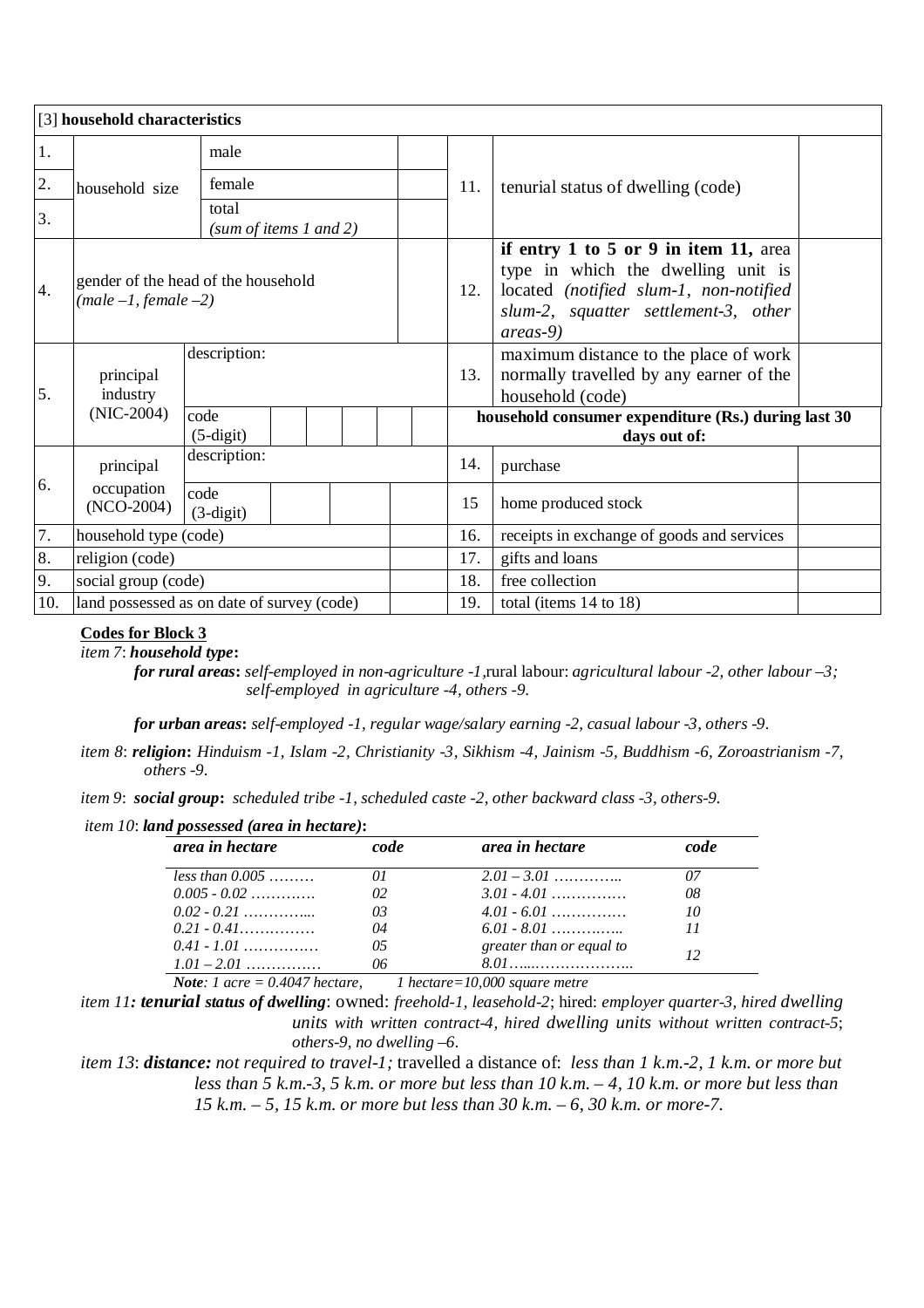|          | [4] particulars of living facilities                                                                                                                                                                                                              |     |                      |     |     |                      |      |  |  |  |
|----------|---------------------------------------------------------------------------------------------------------------------------------------------------------------------------------------------------------------------------------------------------|-----|----------------------|-----|-----|----------------------|------|--|--|--|
| srl. no. | item                                                                                                                                                                                                                                              |     |                      |     |     |                      | code |  |  |  |
| (1)      | (2)                                                                                                                                                                                                                                               |     |                      |     |     |                      | (3)  |  |  |  |
|          | major source of drinking water (record the two most often used sources against cell 1 and<br>cell 2 in descending order of uses)<br>(bottled water-01, tap-02, tube well/hand pump-03, well: protected-04, unprotected -05;                       |     |                      |     |     | cell $1 \rightarrow$ |      |  |  |  |
| 1.       | $tank/pond$ (reserved for drinking)-06, other $tank/pond -07$ , river/canal/lake-08, spring-10,<br>harvested rainwater-11, others-19)                                                                                                             |     | cell 2 $\rightarrow$ |     |     |                      |      |  |  |  |
| 2.       | whether availability of drinking water from the first source (most often used source) is sufficient<br>throughout the year?<br>$(yes-1, no-2)$                                                                                                    |     |                      |     |     |                      |      |  |  |  |
|          | if code 2 in item 2, during which calendar months of                                                                                                                                                                                              | Jan | Feb                  | Mar | Apr | May                  | Jun  |  |  |  |
| 3.       | the year availability of drinking water was not<br>sufficient?                                                                                                                                                                                    |     |                      |     |     |                      |      |  |  |  |
|          | (record '1' against the applicable month(s) and<br>rest of the months to be left blank)                                                                                                                                                           | Jul | Aug                  | Sep | Oct | <b>Nov</b>           | Dec  |  |  |  |
| 4.       | facility of drinking water<br>(household's exclusive use $-1$ , common use of households in the building $-2$ , community use $-3$ ,<br>others -9)                                                                                                |     |                      |     |     |                      |      |  |  |  |
|          | distance to the source of drinking water                                                                                                                                                                                                          |     |                      |     |     |                      |      |  |  |  |
| 5.       | (within dwelling $-1$ , outside dwelling but within the premises $-2$ , outside premises: less than 0.2 k.m. $-$<br>3, 0.2 to 0.5 k.m. - 4, 0.5 to 1.0 k.m. - 5, 1.0 k.m. to 1.5 k.m. - 6, 1.5 k.m. or more -7)                                   |     |                      |     |     |                      |      |  |  |  |
| 6.       | facility of bathroom (bathroom: <i>attached - 1</i> , <i>detached - 2</i> ; <i>no bathroom - 3</i> )                                                                                                                                              |     |                      |     |     |                      |      |  |  |  |
| 7.       | distance from the bathing place<br>(within dwelling $-1$ , outside dwelling but within the premises $-2$ , outside premises: less than 0.2 k.m. $-$<br>3, 0.2 to 0.5 k.m. - 4, 0.5 to 1.0 k.m. - 5, 1.0 k.m. to 1.5 k.m. -6, 1.5 k.m. or more -7) |     |                      |     |     |                      |      |  |  |  |
|          | use of latrine                                                                                                                                                                                                                                    |     |                      |     |     |                      |      |  |  |  |
| 8.       | (exclusive use of household-1, shared with other household(s) -2, public/community latrine-3,<br>no latrine-4)                                                                                                                                    |     |                      |     |     |                      |      |  |  |  |
| 9.       | if code $1, 2$ or $3$ in item $8$ , type of latrine<br>(service-1, pit-2, septic tank/flush-3, not known-4, other latrine-9)                                                                                                                      |     |                      |     |     |                      |      |  |  |  |
| 10.      | whether the household has electricity for domestic use? (yes-1, no-2)                                                                                                                                                                             |     |                      |     |     |                      |      |  |  |  |
| 11.      | if code 1 in item 10, type of electric wiring<br>(conduit wiring $-1$ , fixed to the walls $-2$ , temporary $-3$ )                                                                                                                                |     |                      |     |     |                      |      |  |  |  |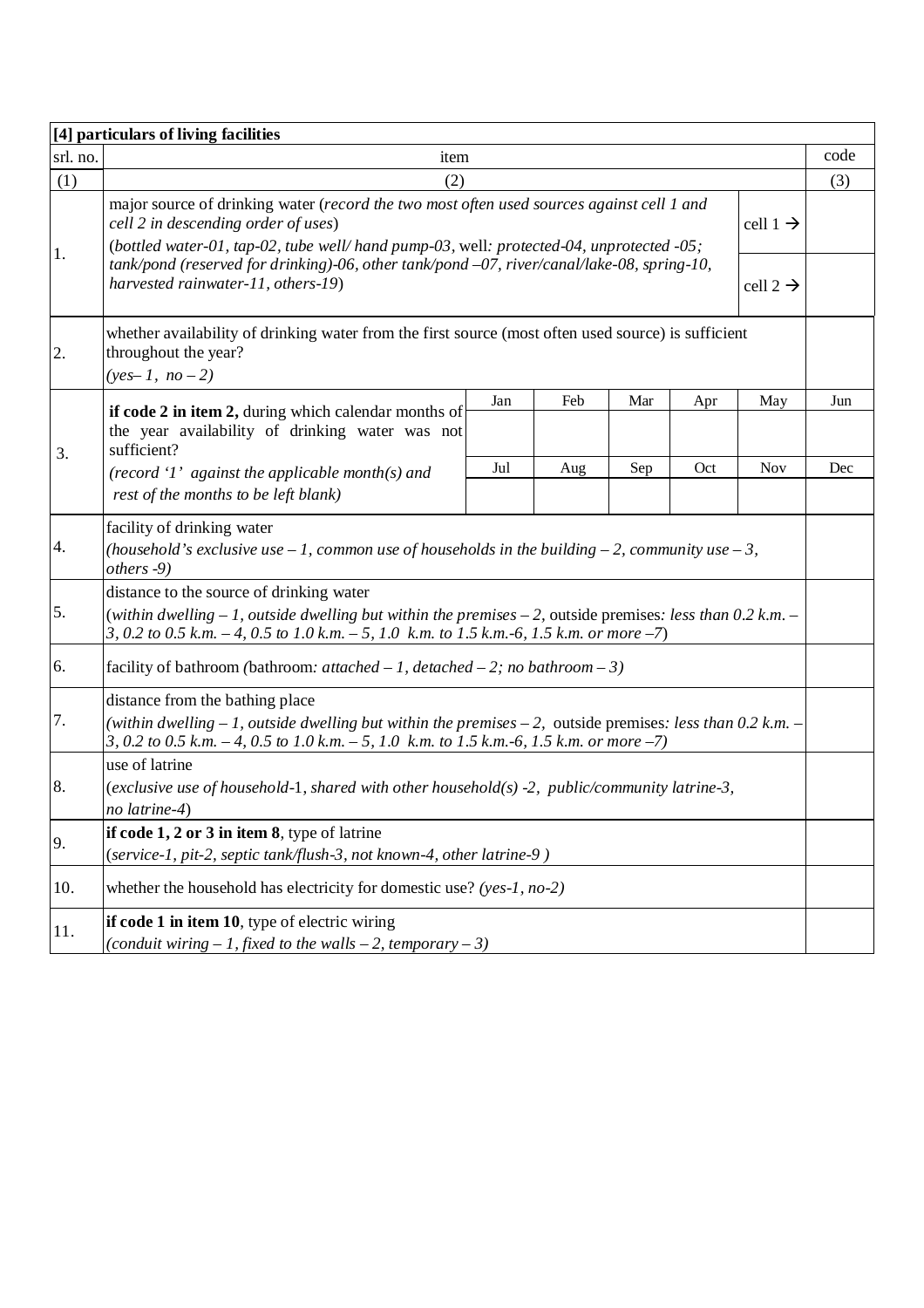|          | [5] housing characteristics and micro environment (for the households living in houses, i.e., with codes 1,<br>$2, 3, 4, 5$ or 9 in item 11 of block 3)                                                                                                                                                                                                                                               |    |                    |              |   |   |   |
|----------|-------------------------------------------------------------------------------------------------------------------------------------------------------------------------------------------------------------------------------------------------------------------------------------------------------------------------------------------------------------------------------------------------------|----|--------------------|--------------|---|---|---|
| srl. no. | item                                                                                                                                                                                                                                                                                                                                                                                                  |    |                    | code / entry |   |   |   |
| (1)      | (2)                                                                                                                                                                                                                                                                                                                                                                                                   |    |                    | (3)          |   |   |   |
| 1.       | plinth area of the house (in square feet and in whole numbers)                                                                                                                                                                                                                                                                                                                                        |    |                    |              |   |   |   |
| 2.       | plinth level (in feet and in whole numbers) (record $0$ ', if there is no plinth)                                                                                                                                                                                                                                                                                                                     |    |                    |              |   |   |   |
| 3.       | use of house<br>(residential only $-1$ , residential-cum-commercial $-2$ ,<br>$residential-cum-others-9)$                                                                                                                                                                                                                                                                                             |    |                    |              |   |   |   |
| 4.       | if codes 1 or 2 in item 11 of block 3 (i.e., for the household with own dwelling),<br>period since built                                                                                                                                                                                                                                                                                              |    |                    |              |   |   |   |
|          | (less than 1 year $-1$ , 1 to 5 years $-2$ , 5 to 10 years $-3$ , 10 to 20 years $-4$ , 20 to<br>40 years $-5$ , 40 to 60 years $-6$ , 60 to 80 years $-7$ , 80 years or more $-8$ )                                                                                                                                                                                                                  |    |                    |              |   |   |   |
|          |                                                                                                                                                                                                                                                                                                                                                                                                       |    |                    | Y            | Y | Y | Y |
|          | if code 1 or 2 in item 4,                                                                                                                                                                                                                                                                                                                                                                             | 5. | year of start      |              |   |   |   |
|          |                                                                                                                                                                                                                                                                                                                                                                                                       | б. | year of completion |              |   |   |   |
| 7.       | condition of structure $(good - 1, satisfy (at least or y - 2, bad - 3))$                                                                                                                                                                                                                                                                                                                             |    |                    |              |   |   |   |
| 8.       | drainage arrangement<br>(drainage system: underground $-1$ , covered pucca $-2$ , open pucca $-3$ , open<br>$katcha - 4$ ; no drainage - 5)                                                                                                                                                                                                                                                           |    |                    |              |   |   |   |
| 9.       | garbage collection arrangement<br>(collected: by panchayet/municipality / corporation $-1$ , by resident(s) $-2$ ,<br>others $-9$ ; no arrangement $-3$ )                                                                                                                                                                                                                                             |    |                    |              |   |   |   |
| 10.      | animal shed<br>(shed: attached to the building-1, detached from the building $-2$ ; no animal<br>$shed-3)$                                                                                                                                                                                                                                                                                            |    |                    |              |   |   |   |
| 11.      | whether experienced any flood during last 5 years?<br>(yes: from excessive rain $-1$ , river, sea, etc. $-2$ ; no $-3$ )                                                                                                                                                                                                                                                                              |    |                    |              |   |   |   |
| 12.      | approach road / lane / constructed path<br>(direct opening to: motorable road / lane / constructed path with street light $-1$ ,<br>motorable road / lane / constructed path without street light $-2$ , other road / lane<br>/constructed path with street light – 3, other road / lane / constructed path<br>without street light $-4$ ; no direct opening to road / lane / constructed path $-5$ ) |    |                    |              |   |   |   |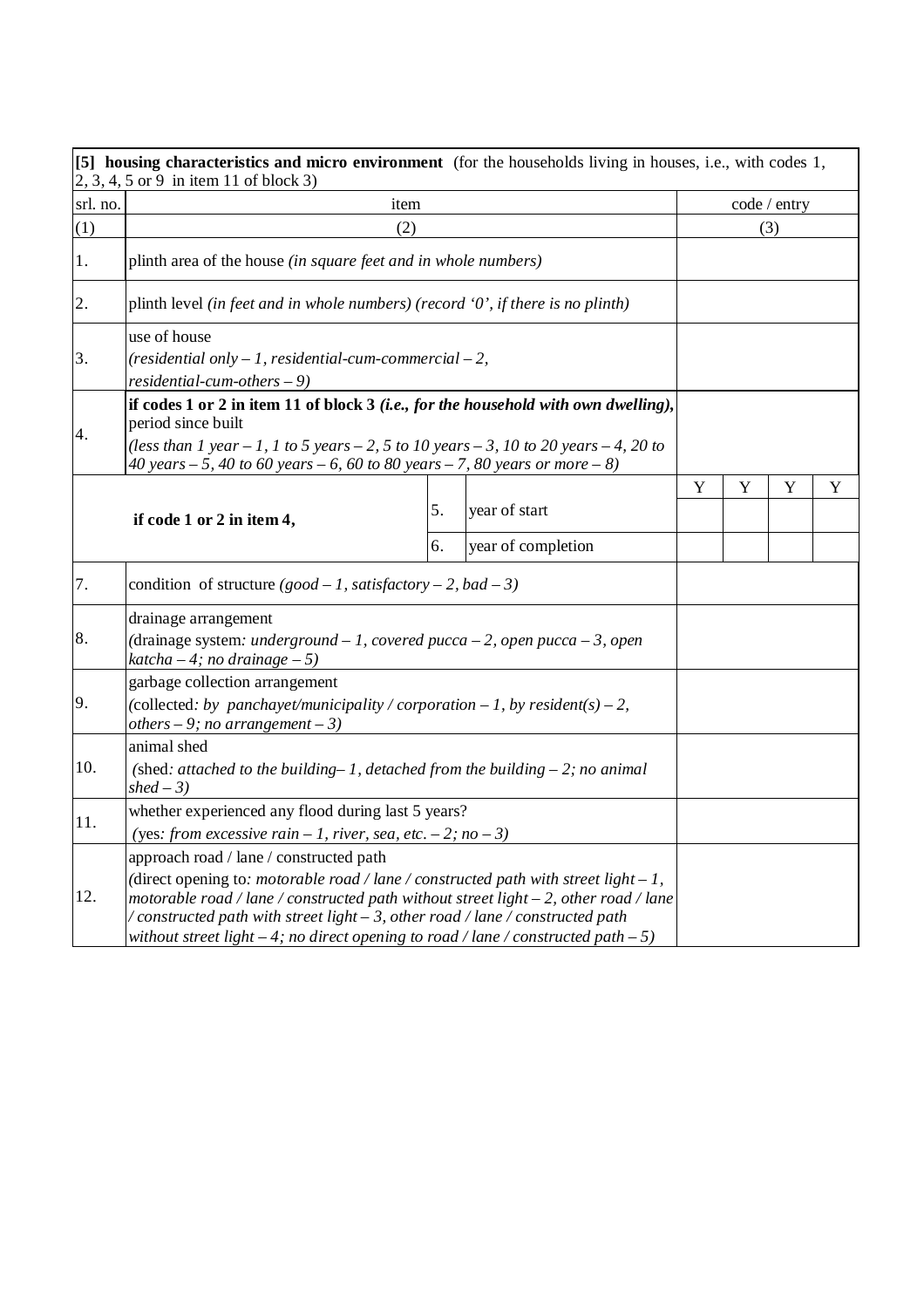|             | [6] particulars of the dwelling (for the households living in houses, i.e., with codes $1, 2, 3, 4, 5$ or 9 in item 11 of |                                                                                                            |              |  |  |  |  |  |  |
|-------------|---------------------------------------------------------------------------------------------------------------------------|------------------------------------------------------------------------------------------------------------|--------------|--|--|--|--|--|--|
| block 3)    |                                                                                                                           |                                                                                                            |              |  |  |  |  |  |  |
| srl.<br>no. |                                                                                                                           | item                                                                                                       | code / entry |  |  |  |  |  |  |
| (1)         |                                                                                                                           | (3)                                                                                                        |              |  |  |  |  |  |  |
| 1.          | type of the dwelling (independent house $-1$ , flat $-2$ , others $-9$ )                                                  |                                                                                                            |              |  |  |  |  |  |  |
| 2.          |                                                                                                                           |                                                                                                            |              |  |  |  |  |  |  |
|             |                                                                                                                           | living rooms                                                                                               |              |  |  |  |  |  |  |
| 3.          | number of rooms in the dwelling                                                                                           | other rooms                                                                                                |              |  |  |  |  |  |  |
| 4.          |                                                                                                                           | living rooms                                                                                               |              |  |  |  |  |  |  |
| 5.          |                                                                                                                           | other rooms                                                                                                |              |  |  |  |  |  |  |
|             |                                                                                                                           |                                                                                                            |              |  |  |  |  |  |  |
| 6.          | floor area of the dwelling<br>(in square feet and                                                                         | covered veranda                                                                                            |              |  |  |  |  |  |  |
| 7.          | in whole numbers)                                                                                                         | uncovered veranda                                                                                          |              |  |  |  |  |  |  |
|             |                                                                                                                           |                                                                                                            |              |  |  |  |  |  |  |
| 8.          |                                                                                                                           | total (sum of items $4 to 7$ )                                                                             |              |  |  |  |  |  |  |
| 9.          | ventilation of the dwelling unit (good $-1$ , satisfactory $-2$ , bad $-3$ )                                              |                                                                                                            |              |  |  |  |  |  |  |
| 10.         | total number of married couples in the household                                                                          |                                                                                                            |              |  |  |  |  |  |  |
| 11.         | whether a separate room is available to each married couple?                                                              |                                                                                                            |              |  |  |  |  |  |  |
|             | $(yes-1, no-2, not applicable-9)$                                                                                         |                                                                                                            |              |  |  |  |  |  |  |
| 12.         |                                                                                                                           | if code 2 in item 11, number of married couples not getting a separate room                                |              |  |  |  |  |  |  |
| 13.         | kitchen type                                                                                                              |                                                                                                            |              |  |  |  |  |  |  |
|             |                                                                                                                           | (separate kitchen: with water tap $-1$ , without water tap $-2$ ; no separate kitchen $-3$ )               |              |  |  |  |  |  |  |
| 14.         | floor type                                                                                                                |                                                                                                            |              |  |  |  |  |  |  |
|             | $mosaic / tiles - 6, others - 9)$                                                                                         | (mud – 1, bamboo / log – 2, wood / plank – 3, brick / lime stone / stone – 4, cement – 5,                  |              |  |  |  |  |  |  |
| 15.         | wall type                                                                                                                 |                                                                                                            |              |  |  |  |  |  |  |
|             |                                                                                                                           | (grass/straw/leaves/reeds/bamboo, etc. $-1$ , mud (with / without bamboo) / unburnt brick $-$              |              |  |  |  |  |  |  |
|             | other metal sheet - 7, cement / RBC / RCC - 8, other pucca - 9)                                                           | 2, canvas / cloth $-3$ , other katcha $-4$ , timber $-5$ , burnt brick / stone / lime stone $-6$ , iron or |              |  |  |  |  |  |  |
| 16.         | roof type                                                                                                                 |                                                                                                            |              |  |  |  |  |  |  |
|             |                                                                                                                           | (grass/straw/leaves/reeds/bamboo etc. $-1$ , mud / unburnt brick $-2$ , canvas / cloth $-3$ ,              |              |  |  |  |  |  |  |
|             |                                                                                                                           | other katcha $-4$ , tiles / slate $-5$ , burnt brick / stone / lime stone $-6$ , iron / zinc /other metal  |              |  |  |  |  |  |  |
| 17.         | sheet / asbestos sheet - 7, cement / RBC / RCC - 8, other pucca - 9)                                                      |                                                                                                            |              |  |  |  |  |  |  |
|             | if hired                                                                                                                  | monthly rent (Rs.)                                                                                         |              |  |  |  |  |  |  |
|             | (i.e., if code 3, 4 or 5 in item 11 of bl. 3) $ $ ( <i>payable approach</i> )                                             |                                                                                                            |              |  |  |  |  |  |  |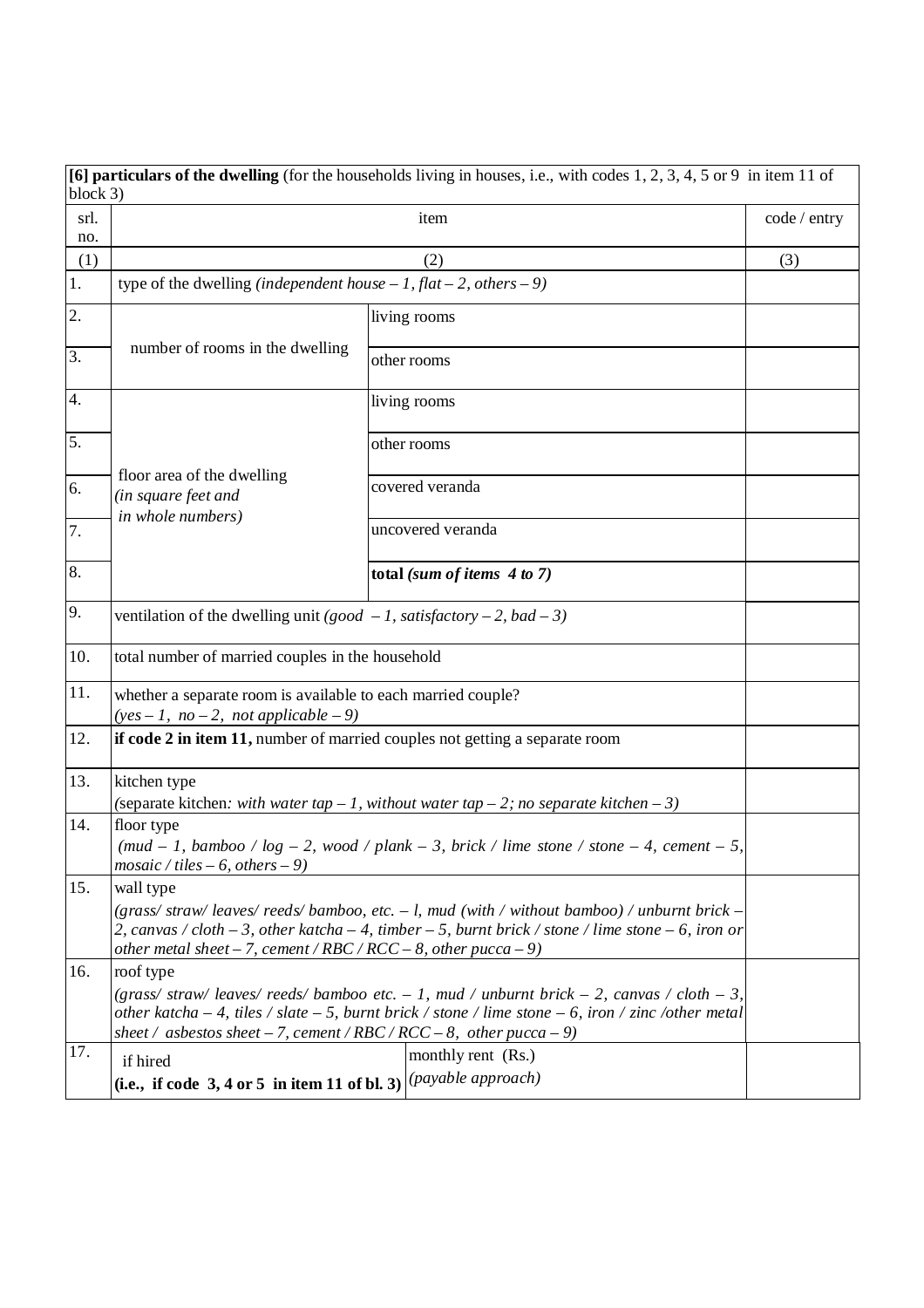|          | [7] particulars of construction and repair for residential purpose |                                                              |  |                                                                                                                |              |  |  |                |     |  |  |
|----------|--------------------------------------------------------------------|--------------------------------------------------------------|--|----------------------------------------------------------------------------------------------------------------|--------------|--|--|----------------|-----|--|--|
| srl. no. |                                                                    |                                                              |  | item                                                                                                           | code / value |  |  |                |     |  |  |
| (1)      |                                                                    |                                                              |  | (2)                                                                                                            | (3)          |  |  | (4)            | (5) |  |  |
| 1.       | 365 days                                                           |                                                              |  | number of constructions undertaken during the last                                                             |              |  |  |                |     |  |  |
| 2.       | 365 days                                                           |                                                              |  | number of constructions completed during the last                                                              |              |  |  |                |     |  |  |
|          |                                                                    |                                                              |  | if entry is positive in col. (3) of item 1, items 3 to 27 will be filled in                                    |              |  |  |                |     |  |  |
| 3.       |                                                                    | srl. no. of constructions                                    |  |                                                                                                                | 1            |  |  | $\overline{2}$ | 3   |  |  |
| 4.       |                                                                    | place of construction                                        |  | (at present premises-1, elsewhere-2)                                                                           |              |  |  |                |     |  |  |
| 5.       |                                                                    |                                                              |  | type of construction (new building $-1$ , addition to<br>floor space $-2$ , alteration / improvement / major   |              |  |  |                |     |  |  |
| 6.       | $repair-3)$                                                        | survey? (yes-1, no-2)                                        |  | whether construction is complete as on the date of                                                             |              |  |  |                |     |  |  |
| 7.       |                                                                    | type of structure                                            |  | if code $(pucca-1, semi-pucca-2, katcha-3)$                                                                    |              |  |  |                |     |  |  |
| 8.       | $1$ in<br>item 6, or 2 in                                          | if code 1                                                    |  | floor area (in sq. ft. and in whole<br>numbers)                                                                |              |  |  |                |     |  |  |
| 9.       |                                                                    | item 5.                                                      |  | no. of dwelling units                                                                                          |              |  |  |                |     |  |  |
| 10.      |                                                                    | total cost of construction (Rs.)                             |  |                                                                                                                |              |  |  |                |     |  |  |
|          |                                                                    |                                                              |  | amount (Rs.) financed for construction from different sources                                                  |              |  |  |                |     |  |  |
| 11.      |                                                                    | own labour and/or material<br>(incl. gifts received in kind) |  |                                                                                                                |              |  |  |                |     |  |  |
| 12.      |                                                                    | received as gifts, etc.)                                     |  | finance from own source (savings, sale of assets,                                                              |              |  |  |                |     |  |  |
|          |                                                                    | institutional agencies                                       |  |                                                                                                                |              |  |  |                |     |  |  |
| 13.      | government                                                         |                                                              |  |                                                                                                                |              |  |  |                |     |  |  |
| 14.      |                                                                    | operative society/bank                                       |  | commercial bank including regional rural bank, co-                                                             |              |  |  |                |     |  |  |
| 15.      | insurance                                                          |                                                              |  |                                                                                                                |              |  |  |                |     |  |  |
| 16.      |                                                                    | provident fund (advance/loan)                                |  |                                                                                                                |              |  |  |                |     |  |  |
| 17.      |                                                                    | financial corporation/institution                            |  |                                                                                                                |              |  |  |                |     |  |  |
| 18.      |                                                                    | other institutional agencies                                 |  |                                                                                                                |              |  |  |                |     |  |  |
|          |                                                                    | non-institutional agencies                                   |  |                                                                                                                |              |  |  |                |     |  |  |
| 19.      | money lender                                                       |                                                              |  |                                                                                                                |              |  |  |                |     |  |  |
| 20.      |                                                                    | friends and relatives                                        |  |                                                                                                                |              |  |  |                |     |  |  |
| 21.      |                                                                    | other non-institutional agencies                             |  |                                                                                                                |              |  |  |                |     |  |  |
| 22.      |                                                                    | total (sum of items 11 to 21)                                |  |                                                                                                                |              |  |  |                |     |  |  |
|          |                                                                    |                                                              |  | cost of construction during the last 365 days (Rs)                                                             |              |  |  |                |     |  |  |
| 23.      | material                                                           |                                                              |  | pucca                                                                                                          |              |  |  |                |     |  |  |
| 24.      |                                                                    |                                                              |  | others                                                                                                         |              |  |  |                |     |  |  |
| 25.      | labour                                                             |                                                              |  |                                                                                                                |              |  |  |                |     |  |  |
| 26.      |                                                                    | others (service charges, etc.)                               |  |                                                                                                                |              |  |  |                |     |  |  |
| 27.      |                                                                    | total (sum of items 23 to 26)                                |  |                                                                                                                |              |  |  |                |     |  |  |
|          |                                                                    |                                                              |  | first-hand purchase of constructed house / flat at the present premises and elsewhere during the last 365 days |              |  |  |                |     |  |  |
| 28.      |                                                                    |                                                              |  | number of residential unit acquired                                                                            |              |  |  |                |     |  |  |
| 29.      | if entry $>0$ in<br>item 28,                                       |                                                              |  | total floor area (in square feet and in whole numbers.)                                                        |              |  |  |                |     |  |  |
| 30.      |                                                                    |                                                              |  | total expenditure incurred for residential unit acquired (Rs.)                                                 |              |  |  |                |     |  |  |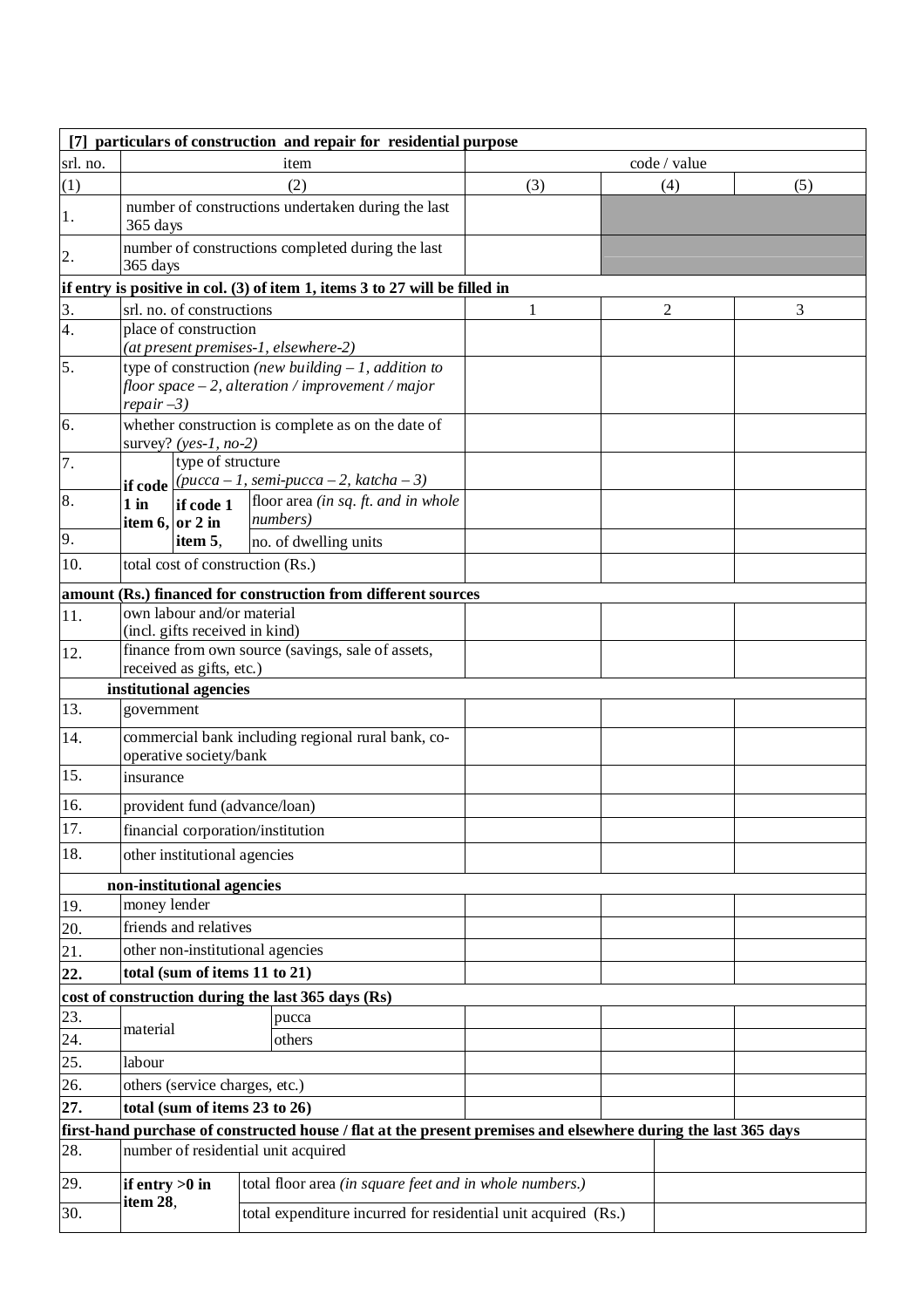|          | [7] particulars of construction and repair for residential purpose (continued) |                                  |                                                                                                              |                          |              |     |  |  |  |
|----------|--------------------------------------------------------------------------------|----------------------------------|--------------------------------------------------------------------------------------------------------------|--------------------------|--------------|-----|--|--|--|
| srl. no. |                                                                                |                                  | item                                                                                                         |                          | code / value |     |  |  |  |
| (1)      |                                                                                |                                  | (2)                                                                                                          | (6)                      | (7)          | (8) |  |  |  |
| 1.       | 365 days                                                                       |                                  | number of constructions undertaken during the last                                                           |                          |              |     |  |  |  |
| 2.       | 365 days                                                                       |                                  | number of constructions completed during the last                                                            |                          |              |     |  |  |  |
|          |                                                                                |                                  | if entry is positive in col. (3) of item 1, items 3 to 27 will be filled in                                  |                          |              |     |  |  |  |
| 3.       |                                                                                | srl. no. of constructions        |                                                                                                              | $\overline{\mathcal{L}}$ | 5            | 6   |  |  |  |
| 4.       |                                                                                | place of construction            |                                                                                                              |                          |              |     |  |  |  |
|          |                                                                                |                                  | (at present premises-1, elsewhere-2)                                                                         |                          |              |     |  |  |  |
| 5.       | $repair-3)$                                                                    |                                  | type of construction (new building $-1$ , addition to<br>floor space $-2$ , alteration / improvement / major |                          |              |     |  |  |  |
| 6.       |                                                                                |                                  | whether construction is complete as on the date of                                                           |                          |              |     |  |  |  |
|          |                                                                                | survey? (yes-1, no-2)            |                                                                                                              |                          |              |     |  |  |  |
| 7.       |                                                                                | type of structure                | if code $(pucca - 1, semi-pucca - 2, katcha - 3)$                                                            |                          |              |     |  |  |  |
| 8.       | $1$ in                                                                         | if code 1<br>item $6,$ or 2 in   | floor area (in sq. ft. and in whole<br>numbers)                                                              |                          |              |     |  |  |  |
| 9.       |                                                                                | item 5,                          | no. of dwelling units                                                                                        |                          |              |     |  |  |  |
| 10.      |                                                                                | total cost of construction (Rs.) |                                                                                                              |                          |              |     |  |  |  |
|          |                                                                                |                                  | amount (Rs.) financed for construction from different sources                                                |                          |              |     |  |  |  |
| 11.      |                                                                                | own labour and/or material       |                                                                                                              |                          |              |     |  |  |  |
|          |                                                                                | (incl. gifts received in kind)   |                                                                                                              |                          |              |     |  |  |  |
| 12.      |                                                                                | received as gifts, etc.)         | finance from own source (savings, sale of assets,                                                            |                          |              |     |  |  |  |
|          |                                                                                | institutional agencies           |                                                                                                              |                          |              |     |  |  |  |
| 13.      | government                                                                     |                                  |                                                                                                              |                          |              |     |  |  |  |
| 14.      |                                                                                | operative society/bank           | commercial bank including regional rural bank, co-                                                           |                          |              |     |  |  |  |
| 15.      | insurance                                                                      |                                  |                                                                                                              |                          |              |     |  |  |  |
| 16.      |                                                                                | provident fund (advance/loan)    |                                                                                                              |                          |              |     |  |  |  |
| 17.      |                                                                                |                                  | financial corporation/institution                                                                            |                          |              |     |  |  |  |
| 18.      |                                                                                | other institutional agencies     |                                                                                                              |                          |              |     |  |  |  |
|          |                                                                                | non-institutional agencies       |                                                                                                              |                          |              |     |  |  |  |
| 19.      | money lender                                                                   |                                  |                                                                                                              |                          |              |     |  |  |  |
| 20.      |                                                                                | friends and relatives            |                                                                                                              |                          |              |     |  |  |  |
| 21.      |                                                                                |                                  | other non-institutional agencies                                                                             |                          |              |     |  |  |  |
| 22.      |                                                                                | total (sum of items 11 to 21)    |                                                                                                              |                          |              |     |  |  |  |
|          |                                                                                |                                  | cost of construction during the last 365 days (Rs)                                                           |                          |              |     |  |  |  |
| 23.      |                                                                                |                                  | pucca                                                                                                        |                          |              |     |  |  |  |
| 24.      | material                                                                       |                                  | others                                                                                                       |                          |              |     |  |  |  |
| 25.      | labour                                                                         |                                  |                                                                                                              |                          |              |     |  |  |  |
| 26.      |                                                                                | others (service charges, etc.)   |                                                                                                              |                          |              |     |  |  |  |
| 27.      |                                                                                | total (sum of items 23 to 26)    |                                                                                                              |                          |              |     |  |  |  |